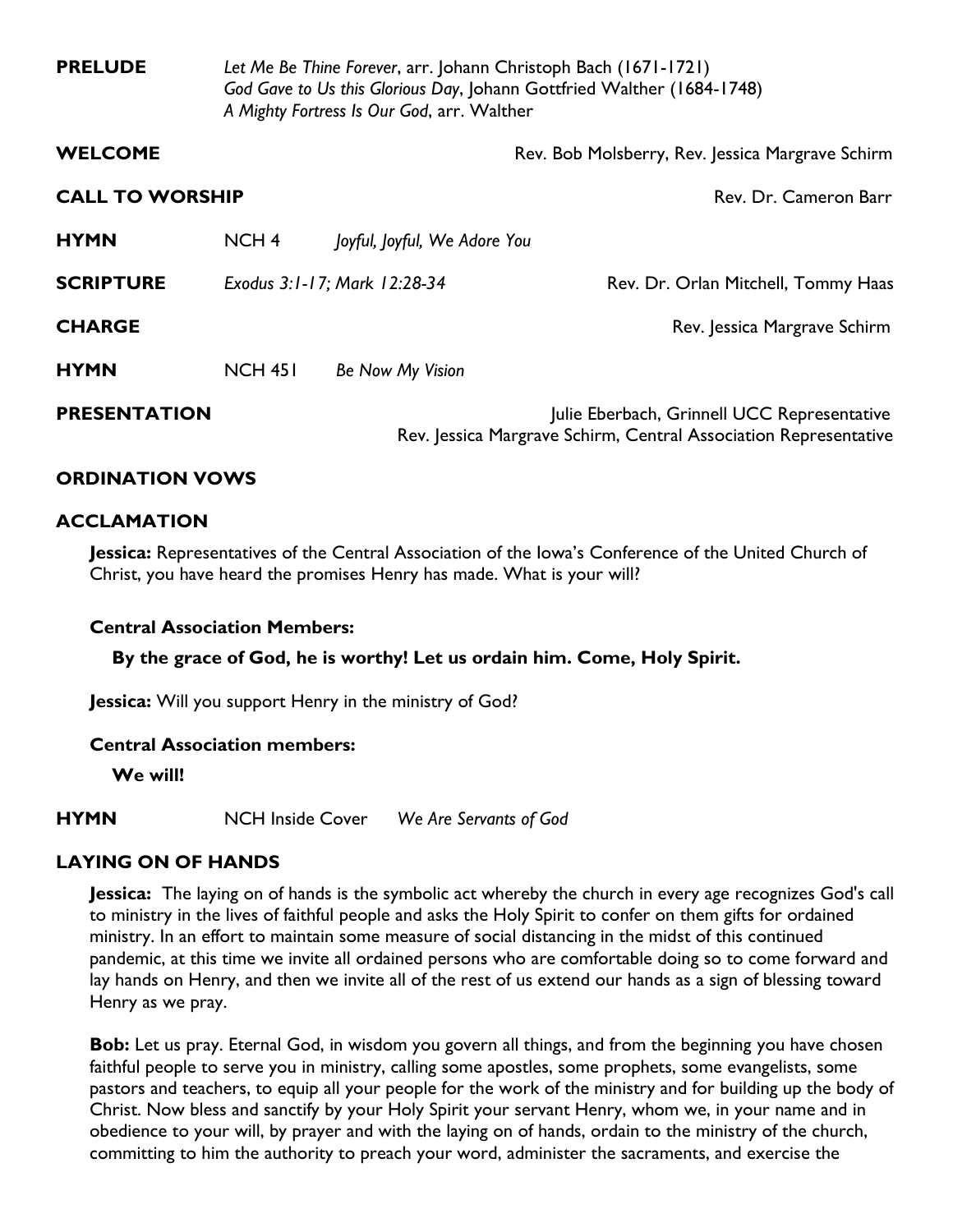responsibilities of pastor and teacher. Bestow on him the power of your Holy Spirit confirming what we do. Let the same mind be in him that was also in Christ Jesus. Enable him to nourish your people in the faith of the gospel. Fill his speech with truth and his life with purity. Increase the faith of Henry in you, strengthen him in the day of trouble, prosper his words and works that your name may be glorified and your truth exalted; through Jesus Christ our Sovereign and Savior.

## **Congregation: Thanks be to God! Amen.**

## **DECLARATION**

**Jessica:** In the name of Jesus Christ, the head of the church, and by the authority of the Central Association of the Iowa Conference of the United Church of Christ, I declare you to be ordained into the ministry of Jesus Christ. You are granted ordained ministerial standing in the United Church of Christ; and on behalf of its people, we rejoice with you in Christian love.

## **INSTALLATION**

**Julie:** The Grinnell United Church of Christ-Congregational, under the guidance of the Holy Spirit, has called Henry Morisada Rietz as its associate pastor and respectfully requests that the Central Association install him in this ministry among us, according to the faith and order of the United Church of Christ.

**Jessica:** The Central Association has reviewed the request of the Grinnell United Church of Christ-Congregational. We have prayerfully examined Henry, and we are pleased to install him as your associate pastor.

Installation is the action of an association of the United Church of Christ in cooperation with a local church. Installation confirms and celebrates the covenantal relationship among a local church, its pastor, and the United Church of Christ. Installation is a sign that these covenantal partners are committed to share mutually in the mission of the United Church of Christ and of the ecumenical church.

**Jessica:** Dear friends, the Grinnell United Church of Christ-Congregational has declared that, having gathered under the guidance of the Holy Spirit, it has called Henry to minister in this place as associate pastor; it now receives him as appointed by God for this ministry. The Central Association of the United Church of Christ has declared that he has met all the necessary conditions for installation to this office.

Henry, seeing that you are called to ordained ministry by the grace of God and that the Grinnell United Church of Christ has been led to call you as associate pastor, are you willing to enter this covenant with its members who are one with us in the Central Association?

**Henry:** I am willing, and I promise to serve this church faithfully, preaching and teaching the word of God, administering the sacraments, and fulfilling the associate pastoral office, according to the faith and order of the United Church of Christ.

**Julie:** Members of the Grinnell United Church of Christ-Congregational, will those who are able rise and affirm your covenant with Henry as our associate pastor?

## **Members of Grinnell UCC:**

**We, the members of the Grinnell United Church of Christ-Congregational, receive Henry as our associate pastor, promising to labor with him in the ministry of the gospel and to give him due honor and support. We gather with him and with the United Church of Christ as a sign of our mutual ministry in Christ's name.**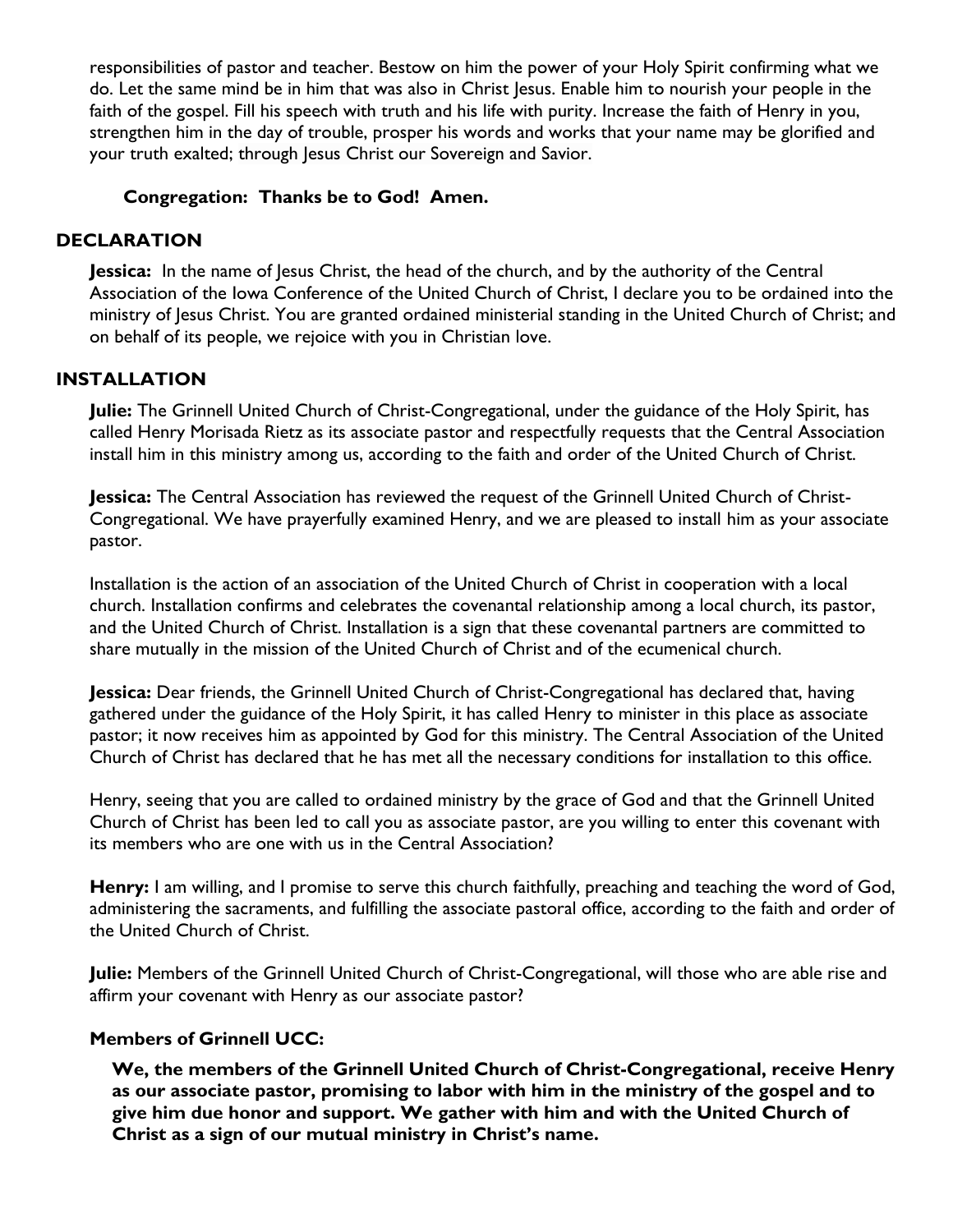**Jessica:** Members of the Central Association, will those who are able rise and affirm your covenant with the Grinnell United Church of Christ-Congregational and its associate pastor?

## **Central Association Members:**

**We, the members of the Central Association of the United Church of Christ, gather with you Grinnell UCC, with your people, with Jessica your pastor and now with Henry your associate pastor, as a sign of our covenant and in celebration of our mutual ministry in Christ's name.**

**Jessica:** Let us pray. Almighty God, you have called your servants to make promises before you; now enable us to keep our vows that we may remain steadfast in faith and fruitful in every good work.

**Julie:** Bless, we pray, your servant Henry, to whom the care of your people in this church is now committed. Pour out your Holy Spirit on him, on the people of the Grinnell United Church of Christ, and on all the churches of the Central Association that our mutual ministry may be served with all faithfulness, diligence, and courage.

**Jessica:** Grant us the spirit of power and of love and of a sound mind. Make our ministry a means of awakening the careless, strengthening the faithful, comforting the afflicted, building up your church, and caring for your creation and converting sinners to you.

**Julie:** Guard us against the snares of temptation that we may be kept pure in heart, fervent in spirit, and valiant against evil. And at last, by your grace, receive us in your eternal home, where, with you and the Holy Spirit, Christ reigns in glory, one God, for ever and ever. Amen

**Jessica**: In the name of God, and on behalf of the Central Association of the Iowa Conference of the United Church of Christ, Henry I declare you duly installed as associate pastor of the Grinnell United Church of Christ.

## **All: Thanks be to God.**

#### **THE SACRAMENT OF HOLY COMMUNION** Rev. Henry W. Morisada Rietz, Rev. Mary Nelson

**HYMN** NCH 423 *Great is Your Faithfulness*

**BENEDICTION Rev. Henry W. Morisada Rietz** 

May God extend and deepen our gratitude, then confirm with us and among us the prophet's mandate of old: to do justice, and

to love kindness, and to walk humbly with our God. Amen.

**POSTLUDE** *If You but Trust in God to Guide You*, J. S. Bach (1685-1750)

## *Please join us after the service for a reception downstairs in Friendship Hall.*

#### **WORSHIP RESOURCES**

*Book of Worship: United Church of Christ.* Communion liturgy adapted from the one written by the Members in Discernment, Central Association Meeting of the Iowa Conference, Fall 2019.

Benediction excerpted from Dennis W. Haas, *To the God of Many Names: Prayers for a College Community 1966-1993*, p. 36.